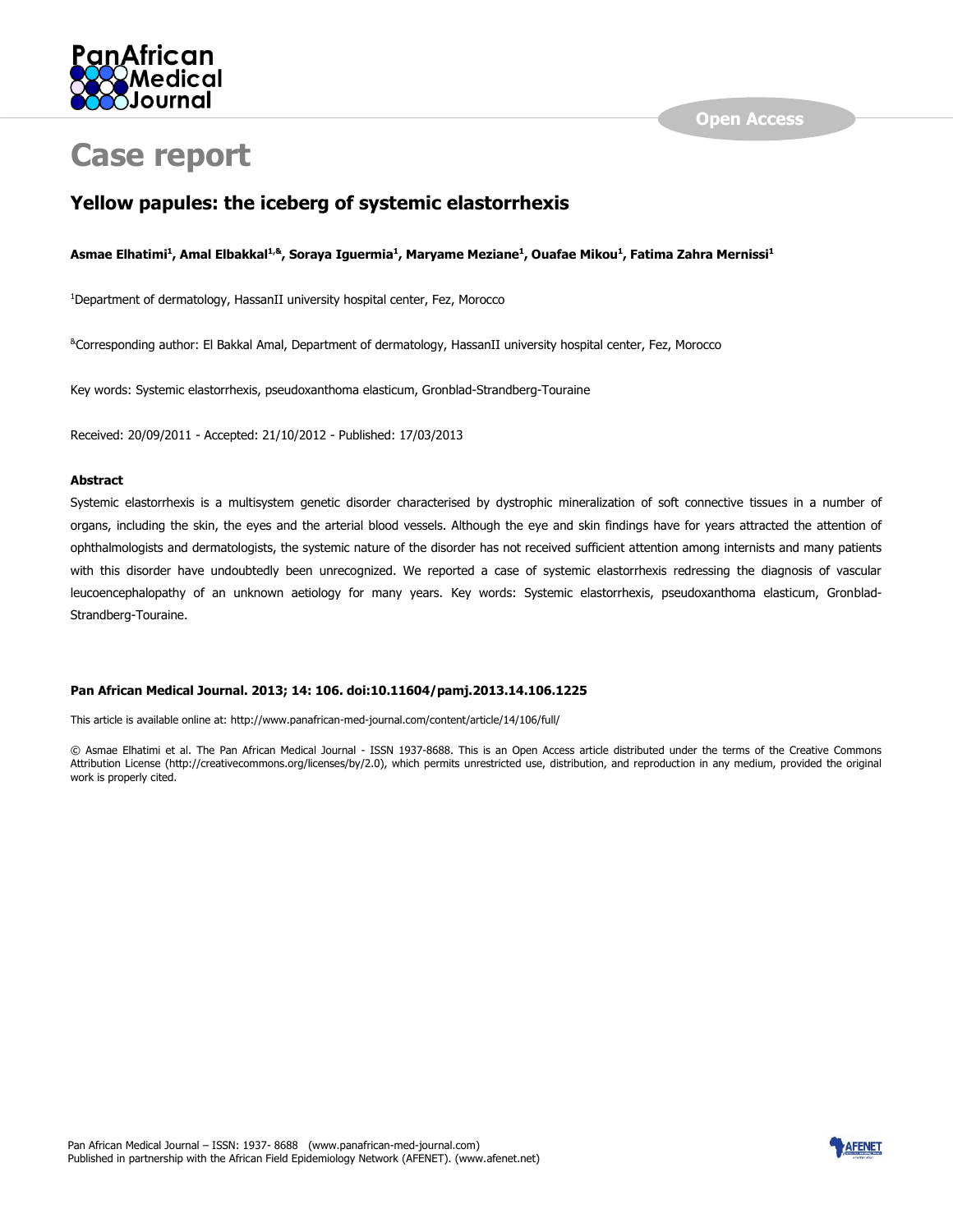#### **Introduction**

Systemic elastorrhexis, Gronblad-Strandberg-Touraine syndrome or pseudoxanthoma elasticum is a rare systemic inherited autosomal recessive disease, causing progressive mineralization and fragmentation of the elastic fibres, characterized by its clinical heterogeneity and various affected tissues, the most affected being cutaneous, ocular, and arterial [[1](http://www.panafrican-med-journal.com/content/article/14/106/full/#ref1)].

## **Patient and observation**

A 58 year-old-man, with past family history of consanguinity, hypertension and a personal history of idiopathic hypertension for 10 years was admitted at the department of neurology, Hassan II University Hospital Center for status epilepticus with demential and tetrapyramidal syndromes. The ophtalmological examination showed a macular degeneration and the cardiovascular exploration found mitral, aortic and tricuspid insufficiency. Resonance magnetic imaging of the brain revealed a vascular leucoencephalopathy with numerous supraprotuberantial lesions of low intense signal T1 and hypersignal T2 and flair. The chest X-ray was normal. Laboratory data including blood count, erythrocyte sedimentation ratio, thyroid stimulating hormone, hepatitis, treponema and HIV blood serologies were normal.

The cytologic, bacteriologic, treponema serology and cerebrospinal fluid pressure were also normal. During his hospitalization a dermatological exam for lesions in the patient's neck was required and found multiples small yellowish papules with size ranging from 1 to 5 mm, organized in reticulated pattern on the posterolateral side of the neck (**Figure 1**). The age of their appearance wasn't precise. The diagnostic of systemic elastorrhexis was suspected and confirmed by the biopsy of the affected skin showing in the middermis a degenerated, fragmented and irregularly clumped elastic fibers of a granular appearance (**Figure 2**). The patient was treated symptomatically for his neurological and cardiovascular complications by Phenobarbital, platelet inhibitors, statine and by angiotensin-converting enzyme inhibitor. The genetic study was not done because of the lack of molecular biology's specialized laboratory in our country.

## **Discussion**

Systemic elastorrhexis is a rare genetic disorder, characterised by a progressive mineralization and fragmentation of the elastic fibers in the skin, eyes, and blood vessels. It was first considerided as a skin disorder in France when the first autopsy case was described in TB patients in 1884 and reported by Balze who thought the condition belong to xanthomtoses. In 1889 Chauffard was interested by another case whose biopsy specimen noted that the degenerating tissues stained like elastin, giving the disorder its present name. Thereafter this second patient developed a multiples gastrointestinal haemorrhages and amblyopia in 1903, and because of the wide interest in this case, Hallopeau and Laffite reported the ocular findings. Although no mention was made of angiodes streaks, note was taken of chorioretinitis involving the macula and the suggestion that the condition involve systemic illness was established. Contemporaneous with the discovery of pseudoxanthoma elasticum by the dermatologists, ophthalmologists took an interest in another disorder which was to be linked to the skin disease many years later it was the angiode streaks [[2](http://www.panafrican-med-journal.com/content/article/14/106/full/#ref2)].

The prevalence of systemic elastorrhexis is estimated to 1/25,000 to 1/100,000 people [[3](http://www.panafrican-med-journal.com/content/article/14/106/full/#ref3)], with female predominance [[4](http://www.panafrican-med-journal.com/content/article/14/106/full/#ref4)]. In our observation, the patient was of male gender. It's a systemic disease with polymorphic clinical features depending on the organ affected. The skin is affected in about 70% of cases, typically as a small yellow papules in reticulated pattern resembling plucked chicken skin in the big flexor areas, usually at the age of thirteen and the diagnosis is made generally within the nine years following the appearance of cutaneous lesions. In our patient the cutaneous lesions were characteristic of systemic elestorrhexis but they were discreet and asymptomatic; that is why the age of their appearance couldn't be determined. In some cases the cutaneous findings may be marqued and inesthetic, motivating consultation in dermatology, especially in women [[1](http://www.panafrican-med-journal.com/content/article/14/106/full/#ref1)]. The light microscopy examination of the damaged skin shows, in the middle and deep dermis the accumulation of thick, fragmented and irregularly clumped elastic fibres given a granular appearance to the corium and the deposition of calcium in this degenerated material [[5](http://www.panafrican-med-journal.com/content/article/14/106/full/#ref5)] as seen in the biopsy specimen of our patient. The eyes findings are also frequent, up to 86%, shortly after the appearance of the cutaneous lesions, usually between the age of 14 and 25 years. Described either as angiodes streaks, as retinal hemorrhages or as macular degeneration [[1](http://www.panafrican-med-journal.com/content/article/14/106/full/#ref1)]. In our case the ocular findings were represented by a macular degeneration. The third affected system is the cardiovascular, later after the cutaneous and the ocular ones, represented by decreased peripheral pulses, hypertension and brain stroke. The impairment of this system may condition the vital and the functional prognosis as it was clearly illustrated by our patient who developed a malign hypertension with leucoencephalopathy manifested by status epilepticus, demential and tetrapyramidal syndromes making the patient bedridden and invalid. Given the multisystemic nature of the condition, other organs may be affected as the gastrointestinal and the genital systems, expressed especially by haemorrhages.

In 1992, the diagnostic criteria for systemic elastorrhexis was established to classify the condition in three categories; the major ones include characteristic skin involvement, ocular findings and histopathological features, minor criteria include familial history of the disease and calcification of elastic fibers in non-affected skin [[6](http://www.panafrican-med-journal.com/content/article/14/106/full/#ref6)]. We note here that cardiovascular symptoms weren't include in these criteria which haven't been unanimous for all authors. Because of the incomplete phenotype of the condition, certain authors suggest to enlarge the diagnosis and to redefine the diagnostic criteria. In our patient the diagnosis was made on the skin lesions, the personal early history of hypertension of unknown etiology, the characteristic histopathological feature in the affected skin and on the familial history of hypertension. Although the skin lesions are initially the main concern of the patient in this condition, they are asymptomatic and mostly cosmetic issue and the morbidity is due to the extra cutaneous manifestations especially to eye and to cardiovascular system. Our patient illustrate the burden of the cardiovascular complications and the systemic nature of the disease, that hasn't received as sufficient attention as cutaneous and ocular findings among internists, explaining why many patients with this disorder have undoubtedly been unrecognized. In our case the diagnosis was made 10 years after the cardiovascular complications.

Systemic elastorrhexis is an autosomal recessive disorder, with inter and intra family phenotypic variability. It is caused by mutations in the ATP bindings cassette transporterC6 (ABCC6) encoding for multidrug resistance associated protein 6: a cellular transport protein. To date, over 300 distinct mutations have been identified. Even if the disease is recessive, carriers of single mutant allele of the ABCC6 were reported and they can rarely develop a severe ophthalmologic or cardiovascular manifestations [[7](http://www.panafrican-med-journal.com/content/article/14/106/full/#ref7)]. In our patient the genetic counselling couldn't be done due to the absence of specialized laboratory on the molecular biology. There is still no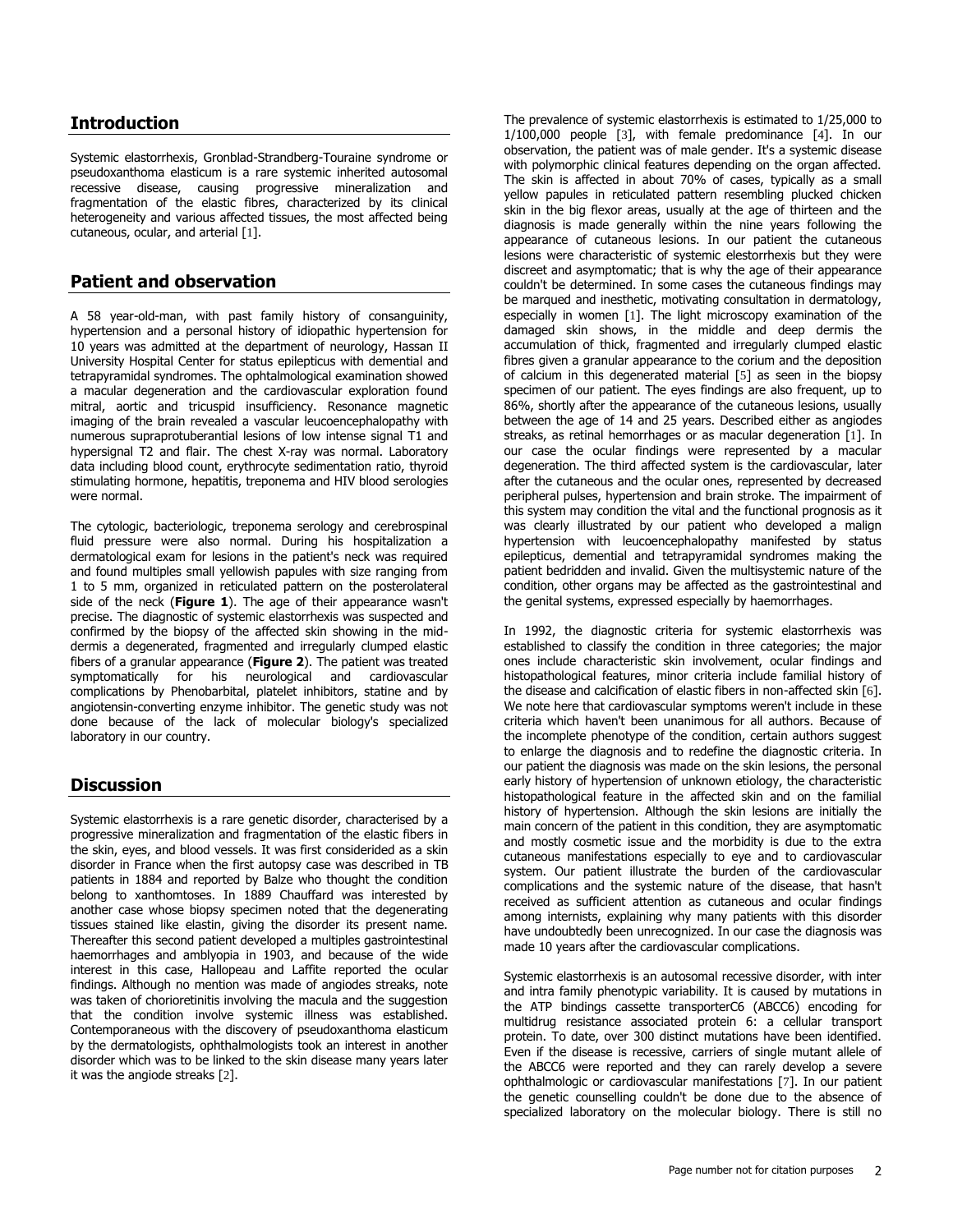universally effective treatment or cure for systemic elastorrhexis, treatment is still aimed at prevention and early detection of adverse ocular and cardiovascular complications, patients should have frequent evaluations by cardiologists and ophthalmologists and should be counselled on the reduction of cardiovascular risk factors, and on the activities that may increase the risk of bleeding. Our patient was treated by Phenobarbital for epilepsy, platelet inhibitors, angiotensin-converting enzyme inhibitor and statine for malign hypertension.

#### **Conclusion**

Systemic elastorrhexis is an inherited disorder of connective tissue due to a mutation in gene located on chromosome 16p. The condition usually affects the skin and the ocular tissues and may have a vascular attack dominates its clinical presentation and prognosis. Therefore it's important to consider this disease in young adults with severe cardiovascular disease or hypertension without risk factors.

### **Competing interests**

The authors declare no competing interests.

#### **Authors' contributions**

All authors contributed to the diagnosis and the treatment of our patient and to the writing of this case report.

#### **Figures**

**[Figure 1](javascript:PopupFigure()**: multiple small yellowish papules organized in reticulated pattern in the lateral side of the neck

**[Figure 2](javascript:PopupFigure()**: presence in the mid dermis of degenerated and fragmented elastic fibers with a granular appearance (HESX20)

#### **References**

- 1. Bendjelid K. Manifestations cardiovasculaires de l'élastorrhéxie systématisée. Rev Med Interne. 2001; (22): 371-8. **[PubMed](http://www.ncbi.nlm.nih.gov/entrez/query.fcgi?db=PubMed&cmd=Search&doptcmdl=Citation&defaultField=Title+Word&term=K%20%5bauthor%5d%20+AND++Bendjelid)**| **[Google Scholar](http://scholar.google.com/scholar?hl=en&q=+Bendjelid)**
- 2. Robertson MG, Schroder JS. Pseudoxanthoma elasticum: a systemic disorder. Am J Med. 1959 Sep;(27):433-42. **[PubMed](http://www.ncbi.nlm.nih.gov/entrez/query.fcgi?db=PubMed&cmd=Search&doptcmdl=Citation&defaultField=Title+Word&term=Robertson%20MG%20%5bauthor%5d%20+AND++Pseudoxanthoma+elasticum:+a+systemic+disorder)**| **[Google Scholar](http://scholar.google.com/scholar?hl=en&q=+Pseudoxanthoma+elasticum:+a+systemic+disorder)**
- 3. Robert P Finger, Peter Charbel Issa, Markus S Ladewig, Christian Goïtting, et al. Pseudoxanthoma Elasticum: Genetics, Clinical Manifestations and Therapeutic Approaches. Surv Ophthalmol. 2009 Mar-Apr;54(2):272-85. **[PubMed](http://www.ncbi.nlm.nih.gov/entrez/query.fcgi?db=PubMed&cmd=Search&doptcmdl=Citation&defaultField=Title+Word&term=Robert%20P%20Finger%20%5bauthor%5d%20+AND++Ladewig+Christian+Goïtting+et+al)**| **[Google](http://scholar.google.com/scholar?hl=en&q=+Ladewig+Christian+Goïtting+et+al)  [Scholar](http://scholar.google.com/scholar?hl=en&q=+Ladewig+Christian+Goïtting+et+al)**
- 4. Mercedes E Gonzalez, Henry J Votava, George Lipkin, Mguel Sanchez. Pseudoxanthoma elasticum. Dermatol Online J. 2009 Aug 15;15(8):17. **[PubMed](http://www.ncbi.nlm.nih.gov/entrez/query.fcgi?db=PubMed&cmd=Search&doptcmdl=Citation&defaultField=Title+Word&term=Mercedes%20E%20Gonzalez%20%5bauthor%5d%20+AND+++Pseudoxanthoma+elasticum)**| **[Google Scholar](http://scholar.google.com/scholar?hl=en&q=++Pseudoxanthoma+elasticum)**
- 5. Harith Akram, Mathew D Sewell, Leo HH. Chengc. Short communication Pseudoxanthoma elasticum. Br J Oral Maxillofac Surg. 2008 Apr;46(3):237-8. **[PubMed](http://www.ncbi.nlm.nih.gov/entrez/query.fcgi?db=PubMed&cmd=Search&doptcmdl=Citation&defaultField=Title+Word&term=Harith%20Akram%20%5bauthor%5d%20+AND++Chengc)**| **[Google Scholar](http://scholar.google.com/scholar?hl=en&q=+Chengc)**
- 6. Martin L, Chassaing N. Sur quels arguments doit-on faire aujourd'hui le diagnostic de pseudoxanthome elastique. Ann Dermatol Venereol. 2006 ;133 :963-5. **[PubMed](http://www.ncbi.nlm.nih.gov/entrez/query.fcgi?db=PubMed&cmd=Search&doptcmdl=Citation&defaultField=Title+Word&term=Martin%20L%20%5bauthor%5d%20+AND+++Sur+quels+arguments+doit-on+faire+aujourd?hui+le+diagnostic+de+pseudoxanthome+elastique)**| **[Google](http://scholar.google.com/scholar?hl=en&q=++Sur+quels+arguments+doit-on+faire+aujourd?hui+le+diagnostic+de+pseudoxanthome+elastique)  [Scholar](http://scholar.google.com/scholar?hl=en&q=++Sur+quels+arguments+doit-on+faire+aujourd?hui+le+diagnostic+de+pseudoxanthome+elastique)**
- 7. Martin L, Maître F, Bonicel P, Daudon P, et al. Heterozygosity for a single mutation in the ABCC6 gene may closely mimic PXE: CONSEQUENCES of this phenotype overlop for the definition of PXE. Arch Dermatol. 2008; 144(3):301. **[PubMed](http://www.ncbi.nlm.nih.gov/entrez/query.fcgi?db=PubMed&cmd=Search&doptcmdl=Citation&defaultField=Title+Word&term=Martin%20L%20%5bauthor%5d%20+AND+Heterozygosity+for+a+single+mutation+in+the+ABCC6+gene+may+closely+mimic+PXE+:CONSEQUENCES+of+this+phenotype+overlop+for+the+definition+of+PXE+)**| **[Google Scholar](http://scholar.google.com/scholar?hl=en&q=Heterozygosity+for+a+single+mutation+in+the+ABCC6+gene+may+closely+mimic+PXE+:CONSEQUENCES+of+this+phenotype+overlop+for+the+definition+of+PXE+)**